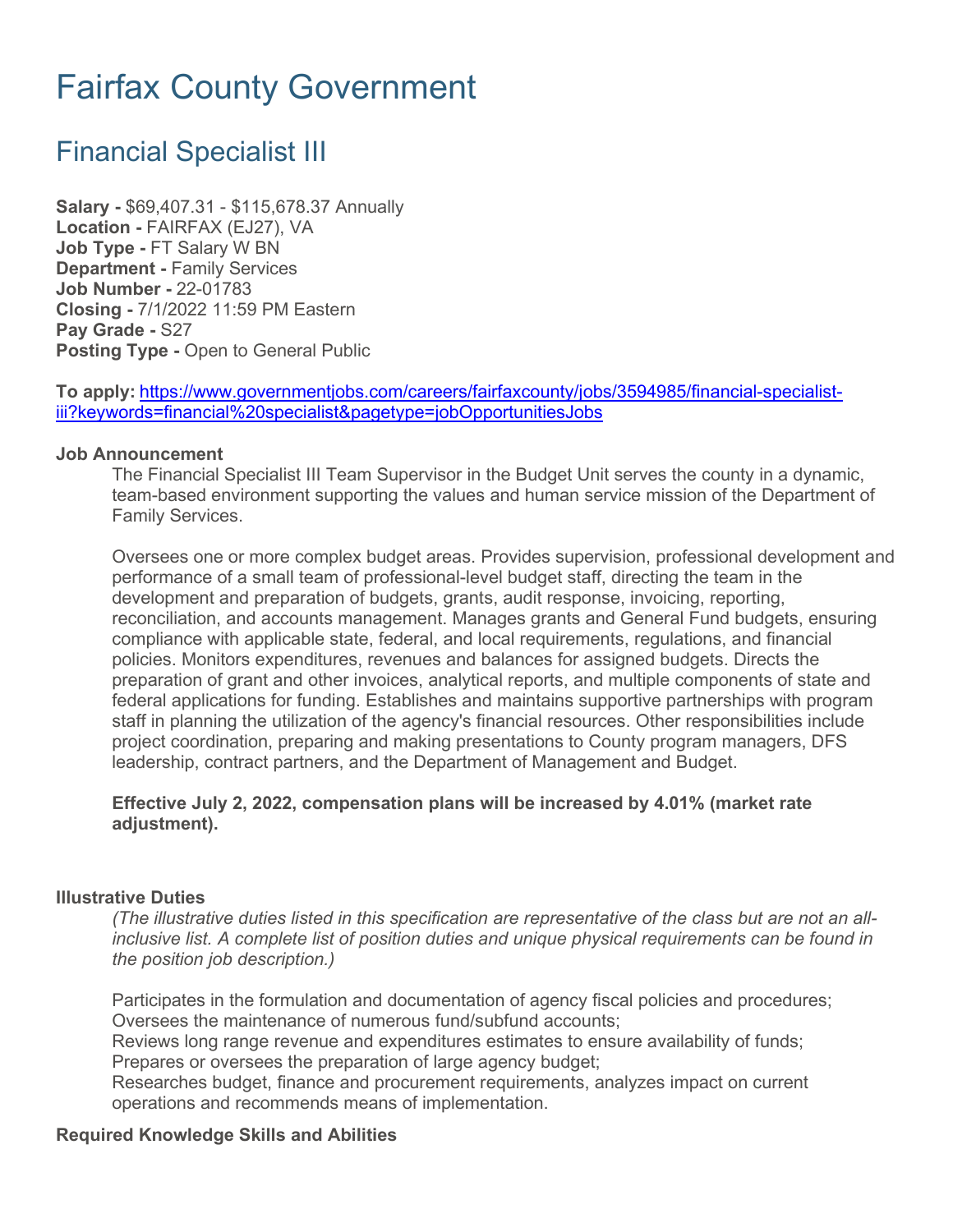(The knowledge, skills and abilities listed in this specification are representative of the class but are not an-all inclusive list.)

Considerable knowledge of the principles, methods, and practices of governmental budgeting and fiscal management and the ability to apply them to complex governmental systems; Considerable knowledge of federal, state and county policies, procedures, regulations and legislation impacting the maintenance of financial records; Ability to effectively supervise and coordinate the activities of staff; Ability to develop and implement fiscal policies and procedures.

# **Employment Standards**

# **MINIMUM QUALIFICATIONS:**

Any combination of education, experience, and training equivalent to the following: *(Click on the aforementioned link to learn how Fairfax County interprets equivalencies for "Any combination, experience, and training equivalent to")*

Graduation from an accredited four-year college or university with a bachelor's degree in accounting; or a bachelor's degree in business administration or related field that has been supplemented by at least six credit hours of basic accounting principles and concepts; plus four years of professional-level finance or business administration experience. A master's degree in a related field or CPA may substitute for one year of experience.

# **CERTIFICATES AND LICENSES REQUIRED:**

None.

# **NECESSARY SPECIAL REQUIREMENTS:**

The appointee to this position will be required to complete a criminal background, a credit check, and a Child Protective Services check to the satisfaction of the employer.

This position is considered essential personnel and will be required to report to work during times designated countywide as approved for unscheduled leave regardless of the emergency situation (i.e., weather, transportation, other disaster).

All newly hired employees are required to be fully vaccinated against COVID-19 (two weeks after the last required dose) as a condition of employment or obtain approval of a medical or religious exemption prior to their start date. Proof of an exemption or vaccination status will be required during the pre-employment onboarding process. New employees who obtain an exemption from the vaccine mandate for medical or sincerely held religious beliefs may be subject to a weekly testing requirement. Vaccinated employees and employees with a medical or religious exemption will complete the attestation online on their first day of employment or shortly thereafter.

# **PREFERRED QUALIFICATIONS:**

- Master's degree in public administration, accounting, finance or a related field.
- Prior financial experience within local or state government.
- Two years of supervisory experience.
- Considerable knowledge of, and five years of experience with governmental budgeting, forecasting, revenue analysis, grants management, invoicing, financial auditing, quantitative analysis, and managing multiple funding streams.
- Demonstrated ability to work collaboratively.
- Experience working with one or several human service agencies or human services nonprofit organizations. Demonstrated ability to work with and review details, and ability to effectively synthesize information for appropriate audiences.